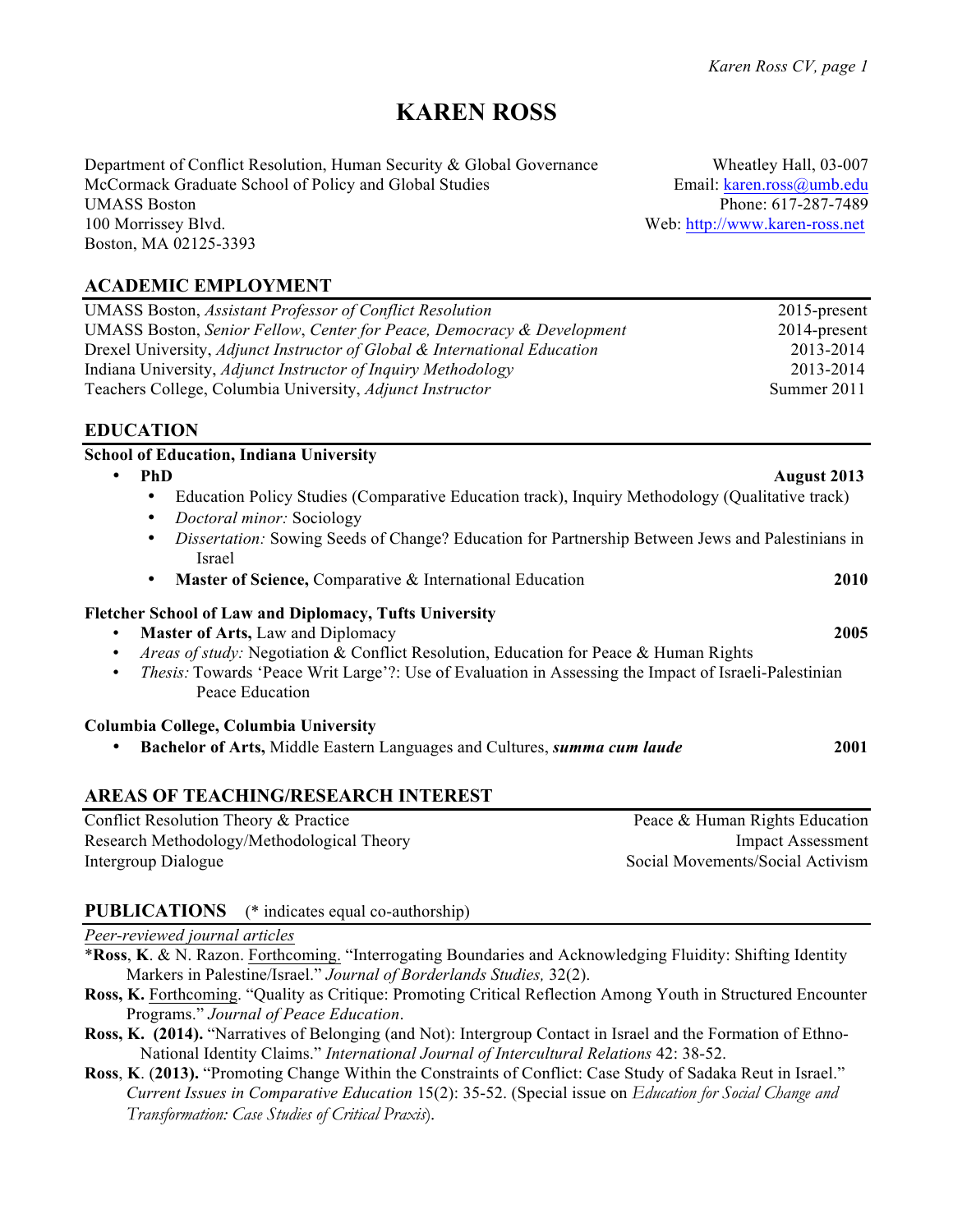- **Ross**, **K**. (**2012**). "Linking Mechanisms to Outcomes: Implicit Norms in a Cross-Cultural Dialogue Program." *Peace & Conflict Studies* 19(2): 193-218.
- \*Razon, N. & **K**. **Ross**. (**2012**). "Negotiating Fluid Identities: Alliance-Building in Qualitative Interviews." *Qualitative Inquiry* 18(6): 494-503.
- Shafiq, M. N. & **K. Ross**. (**2010**). "Educational Attainment and Attitudes Towards War in Four Predominantly Muslim Countries." *Journal of Development Studies* 46(8): 1424-1441*.*

#### *Submitted/in review/in revision*

- **Ross, K.**, B.K. Dennis, P. Zhao & P. Lei. Under review. "Exploring Graduate Students' Conceptions of Research: Links Between Identity and Research Conceptions. *International Journal of Teaching and Learning in Higher Education*.
- **Ross, K**. & N. Lazarus. "Tracing the Long-Term Impacts of a Generation of Israeli-Palestinian Encounters." Submitted to *Peace & Conflict: Journal of Peace Psychology* (Special issue on *Contact Between Groups, Peace, and Conflict*).
- **Ross, K**. "Peace-Building through Inter-Group Encounters: Rethinking the Contributions of 'Mainstream' and 'Politicized' Approaches." Submitted to *Peacebuilding.*

#### *In preparation*

Zhao, P., P. Li, B.K. Dennis & **K. Ross**. "A Methodological Reflection on Computer-Assisted Qualitative Data Analysis Software (CAQDAS)."

#### *Book contributions*

- **Ross**, **K.** (**2015**). "Reconceptualizing Impact: New Approaches to Studying Peace Education in Intractable Conflict." In A. Karako, C. Del Felice, & A. Wisler (Eds.), *Peace Education Evaluation: Learning from Experience and Exploring Prospects*. Charlotte, NC: Information Age Publishing.
- **Ross**, **K**. (**2012**). Perspectives on Writing a Qualitative Dissertation. In J. M. Meloy (Ed.), *Twenty-First Century Learning By Doing*. Rotterdam: Sense Publishers.

#### *Book reviews/encyclopedia entries*

- **Ross, K. (2014).** Review of Z. Bekerman & M. Zembylas, Teaching Contested Narratives: Identity, Memory and Reconciliation in Peace Education and Beyond. *Comparative Education Review* 58(1): 176-178.
- **Ross**, **K**. (**2012**). "Israel, Arab Education in." Pp. 1285-1286 in J. A. Banks (Ed.), *Encyclopedia of Diversity in Education,* Thousand Oaks, CA: SAGE.
- **Ross**, **K**. (**2011**). Review of N. Dhillon & T. Yousef, Generation in Waiting: The Unfulfilled Promise of Young People in the Middle East. *International Journal of World Peace* 28(2): 98-100.

#### *Other publications*

- **Ross**, **K**. (**2011**). *Lessons from Online Dialogue: The Shaping Our Future Experience*. New York: Network for Peace through Dialogue.
- **Ross**, **K**. (**2004**). "Moving Forward: Exploring the Role of Dialogue in Promoting Reconciliation and Democracy-Building in South Africa." In *Creating Spaces for Dialogue.* Pretoria: IDASA

#### **TEACHING EXPERIENCE**

#### **Graduate Level**

- § Research Methods in Conflict Resolution ConRes635 (**UMASS Boston**, Spring 2015)
- § Strategies for Educational Inquiry EDUC-Y520 (**Indiana University**, 2011-2014; Associate Instructor, Summer 2011)
- § Conflict Resolution in International Contexts EDGI 534 (**Drexel University**, Spring 2013; Fall 2013)
- § International Organizations in International Education EDGI 532 (**Drexel University**, Summer 2013; Winter 2014)
- § Conflict Resolution in the Schools: Applications in Pedagogy and Curriculum ORLJ 4000 (**Columbia University**, Summer 2011, co-instructor)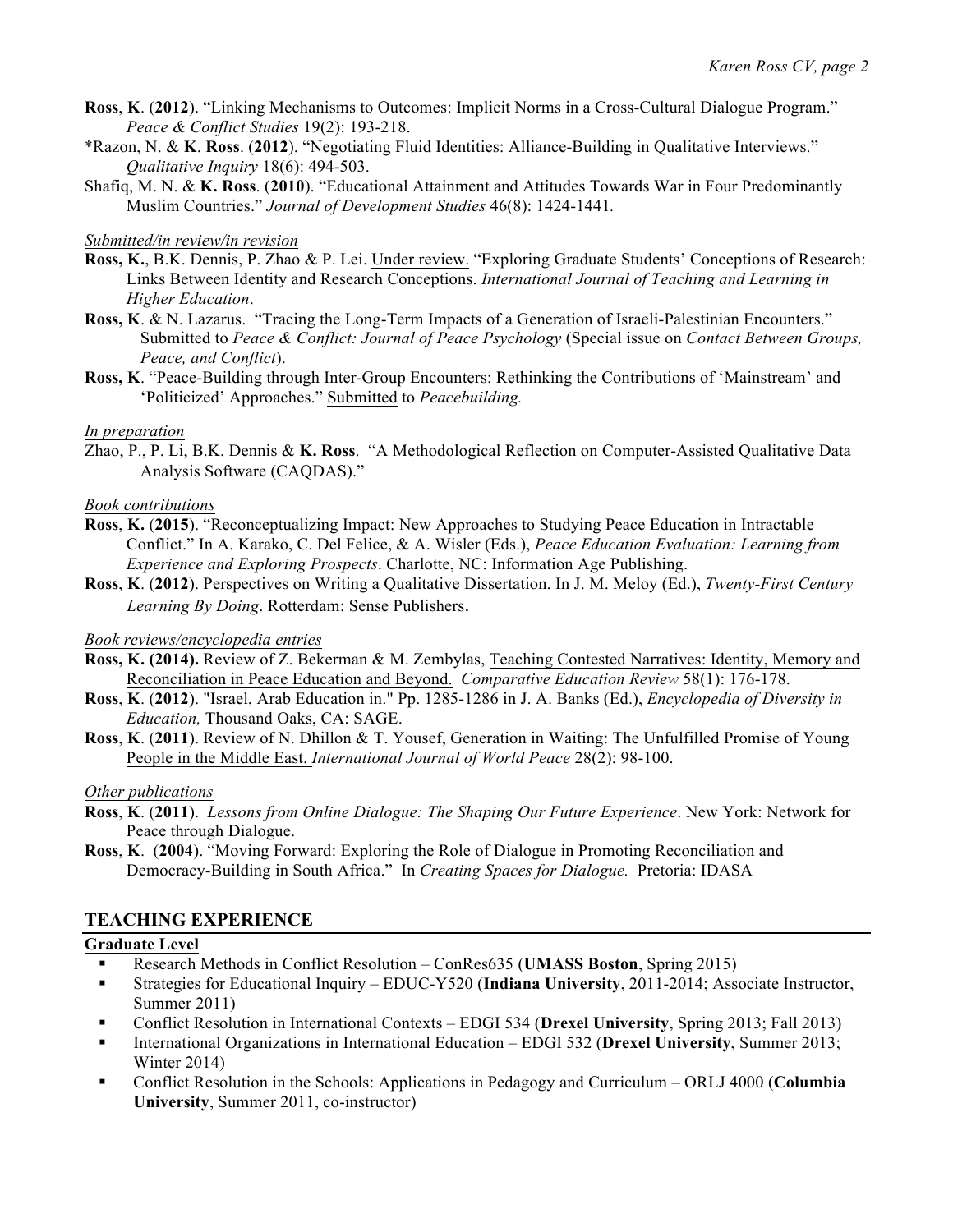#### **Undergraduate Level**

- § Social Movements in Education: Schools as Sites for Social, Political, and Cultural Contention EDUC-U212 (**Indiana University**, Spring 2010, co-instructor)
- § Freshman Interest Group Seminar, Jewish Studies COLL-X111 (**Indiana University**, Fall 2009)
- § Cultural/Community Forces in the School EDUC-T550 (**Indiana University**, 2007-2010, Associate Instructor)
- § Practicum, Ethnic and Cultural Studies EDUC-M550 (**Indiana University**, 2007-2010, Associate Instructor)

### **Invited Lectures/Workshops/Workshops Organized**

- Invited workshop speaker, *Global Kids Annual Conference,* April 2015
- "International Conflict Resolution." Invited moderator, *Teach-In for Peace-building [community/public workshop]*, September 2013 (Drexel University)
- "Reflections on Data Collection and Reflexivity in Fieldwork." Guest lecturer, *Qualitative Methods [graduate course]*, March 2013 (New York University)
- Invited speaker, *Peace Education Network* brown-bag lunch, October 2011 (Columbia University)
- "Peace-building in Israel/Palestine*.*" Invited presenter, *TASTI Workshop [professional workshop]*, June 2011 (Indiana University)
- "Education in Israel." Guest lecturer, *Education in American Culture [undergraduate course]*, December 2009, April 2010 (Indiana University)
- "Case Study and Organizational-Level Research." Guest lecturer, *Research Methods and Case Studies in Education [graduate course]*, February 2009 (Indiana University)
- "Evaluation of Civic Knowledge and Civic Skills/Dispositions" Guest moderator, *Inter-American Hemispheric Course on Evaluation of Civic Education [professional course]*, October 2008 (Organization of American States)

### 2015 Joseph P. Healey Research Grant, University of Massachusetts Boston 2015 Scholarship of Teaching and Learning Phase II Grant, Indiana University (with B. Dennis, P. Li & P. Zhao) 2013 Scholarship of Teaching and Learning Phase I Grant, Indiana University (with B. Dennis, P. Li & P. Zhao) 2012, 2013 Trentham Travel Award, IU School of Education 2008-2010, 2011-2013 Travel Grant, Department of Education Leadership & Policy Studies, IU School of Education 2011 Richard C. Pugh Inquiry Methodology Award, IU School of Education 2011 Palestinian American Research Center Dissertation Fellowship 2007-2010, 2011 Faculty Fellowship, IU School of Education 2010 Fulbright-Hays Doctoral Dissertation Research Award (DDRA) 2010 Achasa Beechler Dissertation Award, IU School of Education 2009 Foreign Language & Area Studies (FLAS) Grant for Palestinian Arabic study 2008 Omni Scholar/Activist Travel Grant, Peace & Justice Studies Association 2003-2005 Student Scholarship, Fletcher School of Law and Diplomacy 2004 Summer Funding Grant, Fletcher School of Law and Diplomacy 2004 Workshop Scholarship (*Fee Waiver*) Recipient, Public Conversations Project

# **GRANTS, FELLOWSHIPS, AND SCHOLARSHIPS**

**HONORS AND AWARDS**

| 2014 | Gail P. Kelly Outstanding Dissertation Award, Comparative & International |
|------|---------------------------------------------------------------------------|
|      | <b>Education Society</b>                                                  |
| 2010 | Outstanding Associate Instructor Award, IU School of Education            |
| 2010 | Selected Participant, Boyd National Educational Politics Workshop, AERA   |
|      | annual meeting                                                            |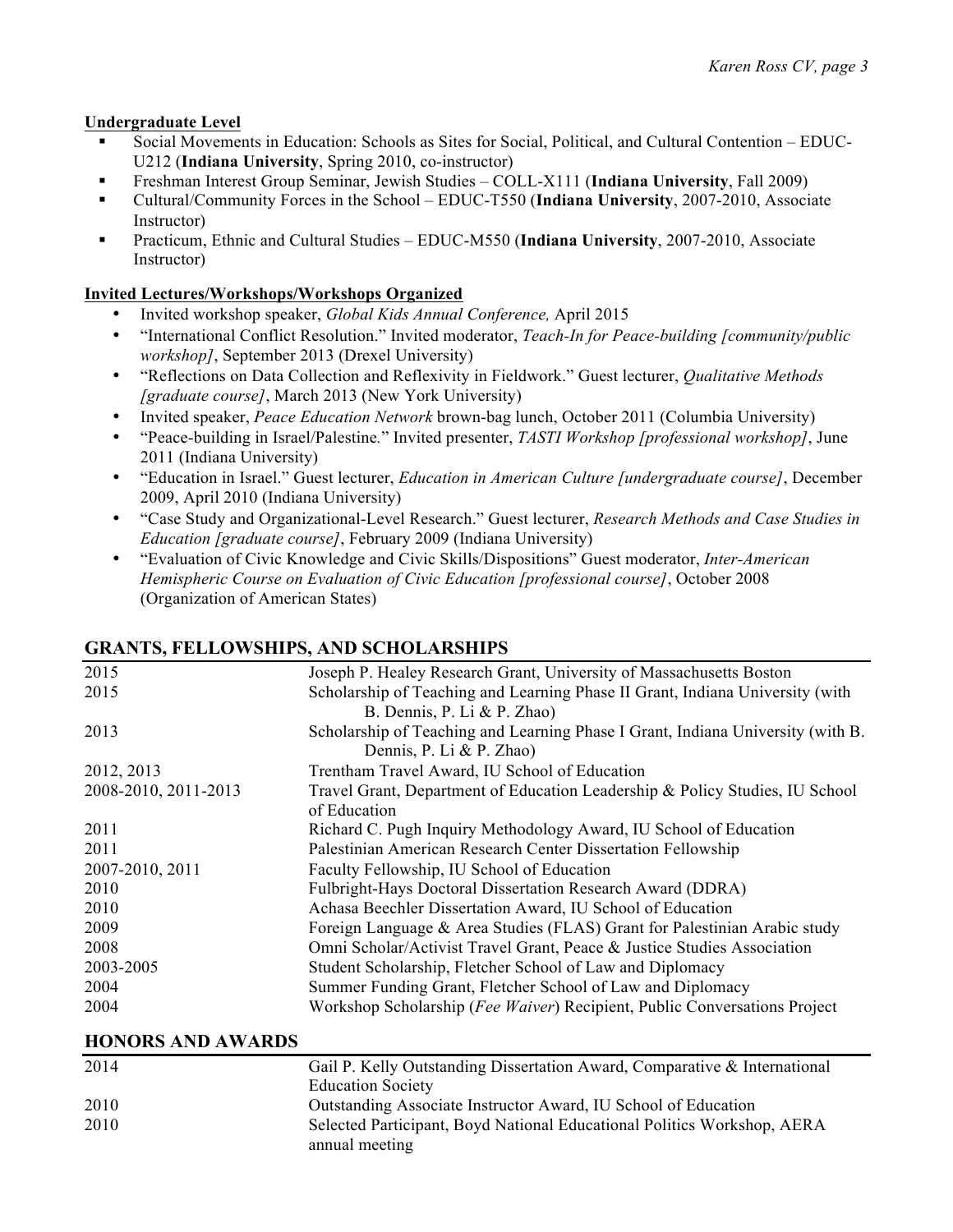# **CONFERENCES AND OTHER TALKS**

# **Panelist**

- Dennis, B., K. Ross, P. Li & P. Zhao. (2015, May). "Working Toward Equity and Inspiration Through Sustainable Collaborative Qualitative Inquiry." Paper presented at the  $11<sup>th</sup>$  Annual Congress of Qualitative Inquiry, Urbana, Illinois.
- Li, P., P. Zhao, K. Ross & B. Dennis. (2015, May). "Computer-Assisted Qualitative Data Analysis Software (CAQDAS): What Does It Mean for Validity?" Paper presented at the  $11<sup>th</sup>$  Annual Congress of Qualitative Inquiry, Urbana, Illinois.
- Ross, K. (2015, March). "Education for Peace-Building in a Conflict Environment: Structured Jewish-Palestinian Encounters in Israel." Paper presented at the annual meeting of the Comparative & International Education Society, Washington, DC.
- Zhao, P., K. Ross, B. Dennis & P. Li. (2014, May). "Methodological Reflections on Using Computer-Assisted Qualitative Data Analysis Software (CAQDA) in Collaborative Projects." Paper presented at the  $10<sup>th</sup>$ Annual Congress of Qualitative Inquiry, Urbana, Illinois.
- Ross, K., P. Zhao, P. Li & B. Dennis. (2014, April). "Exploring Students' Conceptions of Research and Inquiry." Paper presented at the annual meeting of the American Educational Research Association, Philadelphia, Pennsylvania.
- Ross, K. (2014, March). "Promoting Change Within the Constraints of Conflict." Paper presented at the annual meeting of the Comparative & International Education Society, Toronto, Canada.
- Ross, K. (2013, November). "What We Can Learn from Comparative Studies in Conflict: An Assessment of Education for Binational Partnership in Israel." Paper presented at the Northeast Comparative  $\&$ International Education Society Conference, Amherst, Massachussetts.
- Zhao, P., P. Li, K.Ross & B. Dennis. (2013, June). "The Intersubjective Feature of Reflection in Teaching Research Methodology Classes: Findings and Discussions from an Action Research Project." Paper presented at the  $25<sup>th</sup>$  annual Ethnographic & Qualitative Research Conference, Dayton, Ohio.
- Ross, K. (2013, April). "Working Within the Constraints of Conflict: Sadaka Reut and Jewish/Palestinian Partnership in Israel." Paper presented at the annual International Education Conference, New York University, New York, New York.
- Ross, K. (2013, March). "Quality as Critique: Education Promoting Alternative Perspectives Among Jewish and Palestinian Israeli Youth." Paper presented at the annual meeting of the Comparative & International Education Society, New Orleans, Louisiana.
- Razon, N. & K. Ross. (2013, January). "Shifting the Divide: Tracing Border Making Processes in Israel/Palestine." Paper presented at Relocating Borders: A Comparative Approach, Berlin, Germany.
- Ross, K. & N. Razon. (2012, May). "Negotiating Fluid Identities? Alliance-Building in Qualitative Interviews." Paper presented at the 8<sup>th</sup> Annual Congress of Qualitative Inquiry, Urbana, Illinois.
- Ross, K. (2011, June). "Sowing Seeds of Change? Education in Israel for Jewish-Palestinian Partnership." Paper presented at the 27<sup>th</sup> annual Association for Israel Studies Conference, Boston, Massachusetts.
- Ross, K. (2011, May). "Sowing Seeds of Social Change? Assessing Education for Jewish-Palestinian Partnership in Israel." Paper presented at the annual meeting of the Comparative & International Education Society, Montreal, Quebec.
- Ross, K. (2010, May). "Reconceptualizing Impact: New Approaches to the Study of Peace Education in Intractable Conflict." Paper presented at the annual meeting of the American Educational Research Association, Denver, Colorado.
- Bucher, K., D. Cantrell, B. Harger, O. Pizmony-Levy, K. Ross & B. Treadwell. (2010, March). "Between Change and Stability: Conceptualizing Social Movements in Education." Paper presented at the annual meeting of the Comparative & International Education Society, Chicago, Illinois.
- Ross, K. (2009, June). "Lessons from Online Dialogue: The *Shaping Our Future* Experience." Presented at Dialogue In/As Action Conference, New York, New York.
- Ross, K. (2009, March). "Legitimizing Peace Education in Israel: Measuring Success in Institutional Terms." Paper presented at the New Voices in Academia Conference, Bloomington, Indiana.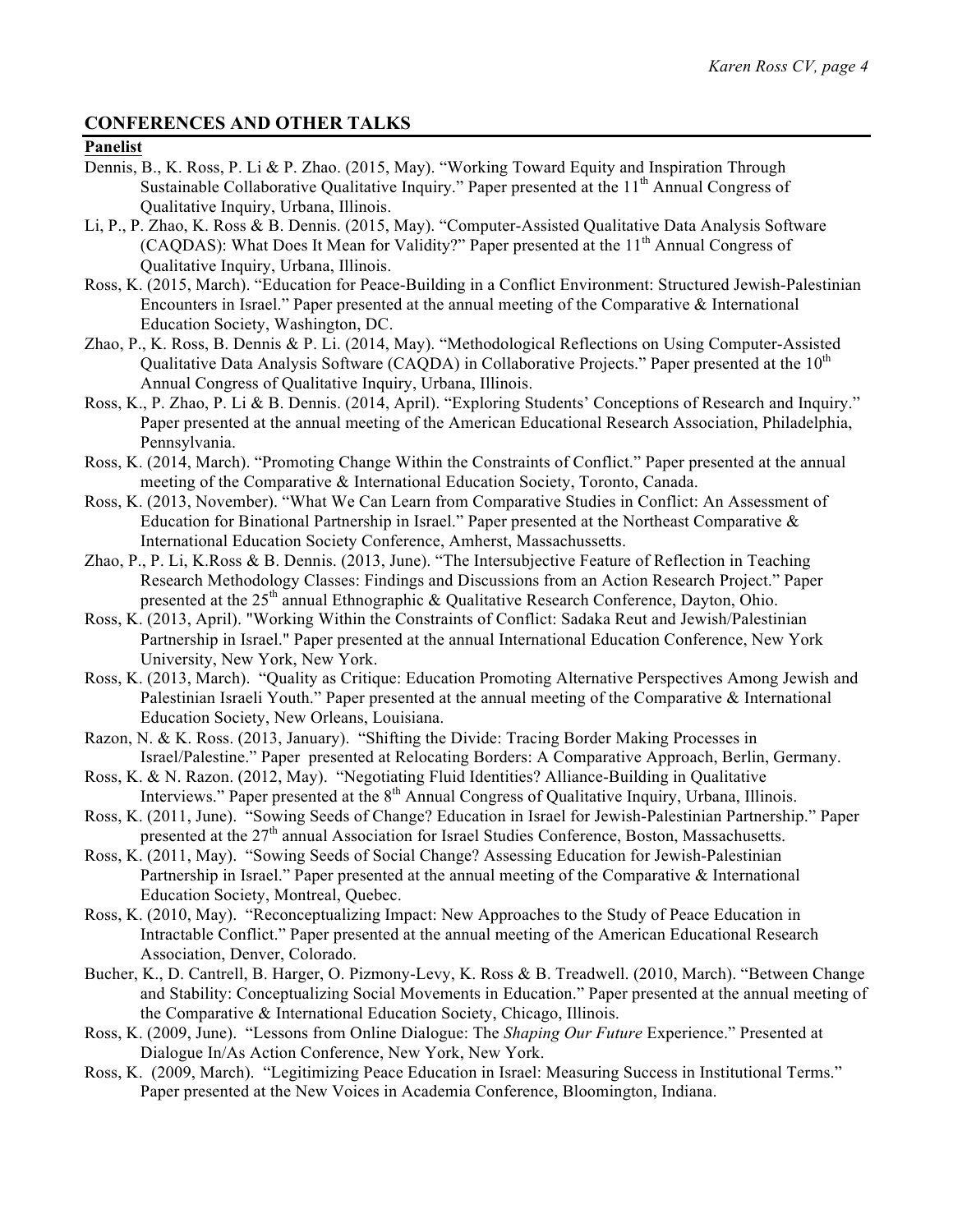- Ross, K. (2009, March). "Legitimizing Peace Education in Israel: Measuring Success in Institutional Terms." Paper presented at the annual meeting of the Comparative & International Education Society, Charleston, South Carolina.
- Shafiq, M.N. & K. Ross. (2009, March). "Educational Attainment and Attitudes Towards War in Four Predominantly Muslim Countries." Paper presented at the International Public Affairs Association Conference, Bloomington, Indiana.
- Ross, K. (2008, September). "Building a Culture of Peace through Online Dialogue: The *Shaping Our Future* Experience." Presented at the annual meeting of the Peace & Justice Studies Association, Portland, Oregon.

#### **Panel organizer/chair/discussant**

- "Envisioning Education for All in Developing Contexts: Issues of Access, Equity, and Empowerment in Ghana and Mexico" (2014, March). *Panel organizer, chair, and discussant* for panel presented at the annual meeting of the Comparative & International Education Society, Toronto, Canada.
- "Can a Jewish and Democratic State in Perpetual Conflict Teach Peace?" (2011, June). *Panel organized* for the 27<sup>th</sup> annual Association for Israel Studies Conference, Boston, Massachusetts (with S. Fuxman, M. Gawerc & N. Lazarus).
- "Considering the Roles of Teachers in Peace Education Programs and Policy Implementation" (2011, May). *Discussant* for panel presented at the annual meeting of the Comparative & International Education Society, Montreal, Quebec.

#### **Invited/other presentations**

"Sowing Seeds of Change? Education for Partnership Between Jews and Palestinians in Israel." Invited presentation, *Global & International Education Colloquium* (November 2014), Drexel University.

"Sowing Seeds of Change? Education for Partnership Between Jews and Palestinians in Israel." Invited presentation, *Human Rights & Education Colloquium* (November 2013), New York University.

"Exploring Students' Conceptions of Research and Inquiry." Presented at the Indiana University *Inquiry Brown Bag* series (2013, March) – with B. Dennis, P. Li & P. Zhao.

# **SELECTED PROFESSIONAL EXPERIENCE**

| Soliya Connect Program, (volunteer)                                                                   | NY, NY              |
|-------------------------------------------------------------------------------------------------------|---------------------|
| Trainer                                                                                               | 2011-present        |
| Conduct basic and advanced training for prospective dialogue facilitators                             |                     |
| <b>Facilitator Coach</b>                                                                              | 2006-present        |
| Observe dialogue sessions and provide written feedback to facilitators                                |                     |
| Meet regularly with facilitators to provide mentoring support on facilitation techniques              |                     |
| Facilitator                                                                                           | 2004-2006           |
| Co-facilitated weekly online dialogues for university students located in the USA and the Middle East |                     |
| Network for Peace through Dialogue, Online Dialogue Coordinator                                       | <b>New York, NY</b> |
| Worked with online dialogue team to design 2-month dialogue sessions examining                        | 2007-2009           |
| and increasing awareness of critical human rights issues, and engaging local communities              |                     |
| Managed and evaluated online dialogue sessions, including technical management and facilitation       |                     |
| <b>American Friends Service Committee, Conflict Resolution Program, Intern</b>                        | <b>New York, NY</b> |
| Created community-focused guide to using dialogue and effective communication as                      | 2005                |
| methods for dealing with divisive conflicts                                                           |                     |
| Facilitated AFSC-sponsored dialogues on violence prevention at the Global Partnership for the         |                     |
| Prevention of Armed Conflict (GPPAC) Global Conference, United Nations Headquarters                   |                     |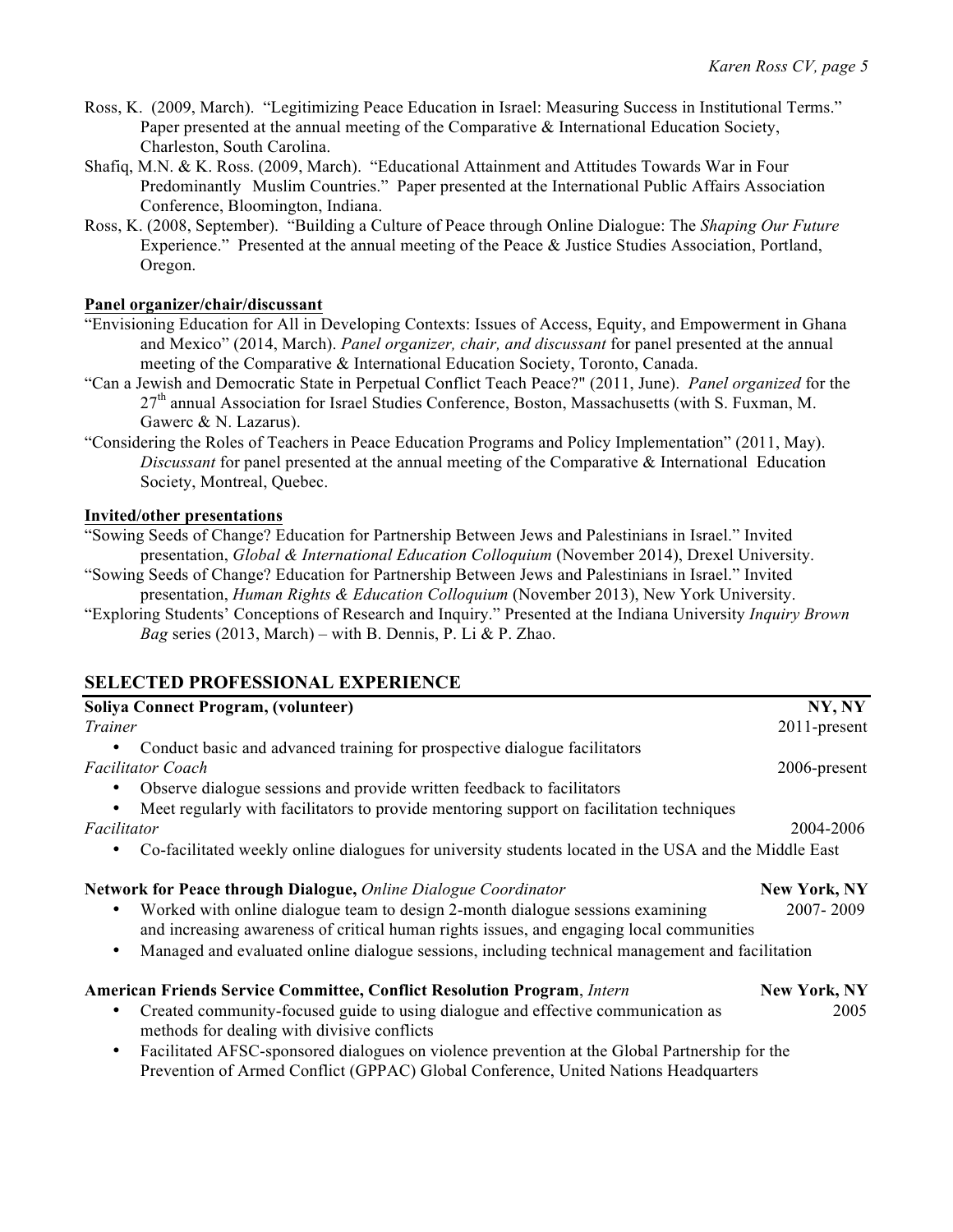### **Dialogue Unit, Institute for Democracy in South Africa (Idasa),** *Intern* **South Africa**

- Conducted evaluation of inter-ethnic dialogue program in KwaZulu-Natal Province 2004
- Co-created curriculum and training manual and developed conceptual framework for peace-building organizations in Zimbabwe to use for work with *Sustained Dialogue* methodology

# **Melitz Organization,** *Theater in Education Project Coordinator* **Israel/West Bank**

- Designed educational component of theatrical production about the Palestinian-Israeli conflict 2000
- Helped coordinate production of the Theater in Education project

# **CONSULTING & EVALUATION ACTIVITIES**

| 2014 | External evaluator, Bristol Myers-Squibb Climate Change program, Rider University, NJ |
|------|---------------------------------------------------------------------------------------|
| 2008 | Research consultant, CDA Collaborative Learning Projects, Cambridge, MA               |

# **SERVICE ACTIVITIES**

### **Reviewing activities**

- Conferences: Submission reviewer for *American Educational Research Association Multicultural Education SIG* (2012); *American Educational Research Association Qualitative Research SIG* (2013)*; Comparative & International Education Society Peace Education SIG* (2010-2013, 2015)
- Journals (\* indicates multiple reviews for the same journal): Ad-hoc reviewer for *Comparative Education Review\*, Conflict Resolution Quarterly*, *Inter-American Journal of Education for Democracy*, *International Journal of Intercultural Relations*, *Journal of Borderlands Studies\*, Journal of Research in International Education, Journal of Research and Education, Peace and Conflict: Journal of Peace Psychology\*, Qualitative Research\*, Voices of Teachers Journal\**

#### **University/department**

- Representative, *Admissions committee*, UMASS Boston Conflict Resolution Program (2015)
- Graduate student representative, *School of Education Grievance Committee*, Indiana University (2010)
- Representative, *Graduate and Professional Students Organization (GPSO) Awards Committee,* Indiana University (Fall 2009)
- Graduate student mentor, *Education Policy Studies Program*, Indiana University (2008-2009)
- Emissary for graduate student diversity, *Indiana University Alliance for Graduate Education and the Professoriate* (2008-2009)
- Member, Commission on Multicultural Understanding, Indiana University (2007-2009)
- Fletcher Graduate Writing Program, *Writing Tutor*, Tufts University (2004-2005)

### **Student advising**

- MA thesis committee member, Inga Storen, Drexel University (2015)
- MA thesis committee member, Bethany Bintz, Drexel University (2014)
- Undergraduate mentor, *Fletcher Global Women*, Tufts University (2004-2005)

### **Profession**

- Committee member, *CIES Gail Kelly Dissertation Award Committee* (2014-2015)
- Committee member, *CIES SIG Committee* (2014-2015)
- Session discussant, *CIES New Scholars Dissertation Mentoring Workshop* (2014)
- Blog contributor, *Working Group on Peace, Conflict & Education,* Columbia University (2013)
- Co-chair, *Comparative & International Education Society Peace Education SIG* (2011-2013)
- Steering committee, *Network for Peace through Dialogue, "Why Dialogue?"* conference (2006-2007)
- Education panel coordinator*, Fletcher Inter-University Conference on Forced Migration* (2004-2005)

#### **Community**

- Advisor, *Network for Peace through Dialogue* (2010-present)
- Facilitator/advisor, *Jewish Dialogue Group* (2005-present)
- Volunteer/mediator, *Community Justice and Mediation Center,* Bloomington, IN (2008-2010)
- Mediator, *Small-claims court*, Boston, MA (2004-2005)